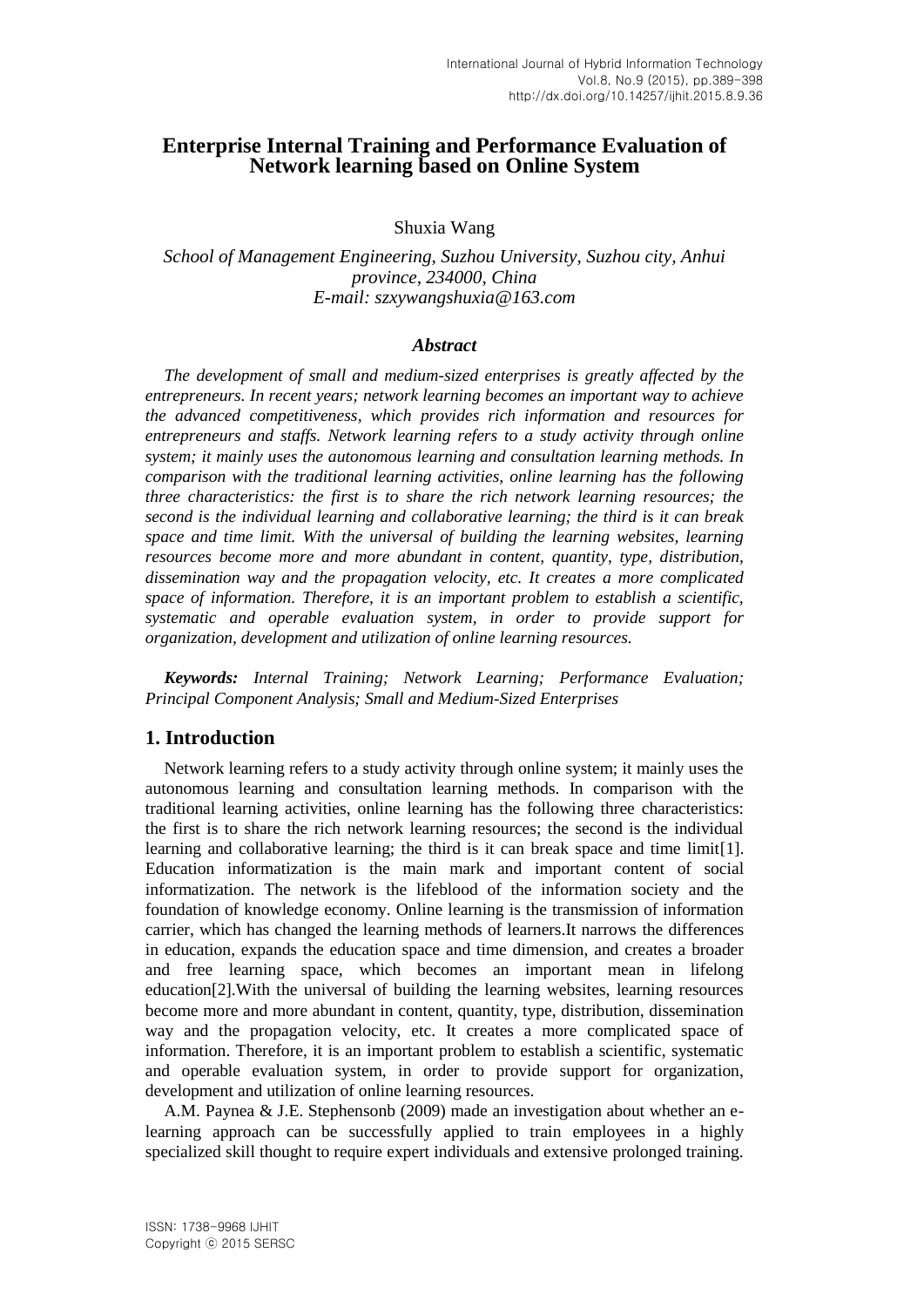The results demonstrated the e-learning can be applied outside the traditional learning environment to train unskilled employees to undertake complex practical tasks which traditionally would involve prohibitively expensive instruction [3]. Sevgi Ozkan (2009) proposed a conceptual e-learning assessment model, named hexagonal e-learning assessment model (HELAM) [4]. The analytical results strongly support the appropriateness of the proposed model in evaluating LMSs through learners' satisfaction. Daniel Y.Shee (2008) pointed that the web-based e-learning system (WELS) has emerged as a new means of skill training and knowledge acquisition, encouraging both academia and industry to invest resources in the adoption of this system[5]. Maja Wrzesien (2010) presented and evaluated the E-Junior application; E-Junior is a serious virtual world (SVW) for teaching children natural science and ecology[6]. The result showed that the serious virtual world does not present statistically significant differences with the traditional type of class. However, students from the virtual group reported enjoying the class more, being more engaged. Mofreh A. Hogo(2010) introduced a hybridization approach of AI techniques and statistical tools to evaluate and adapt the e-learning systems including e-learners[7].

There are also many researchers complex model and statistic method to analyze the application of E-learning. Abbas Keramati(2011) proposed a conceptual model to determine the role of readiness factors in the relationship between E-Learning factors and E-Learning outcomes[8]. Results show that organizational readiness factors have the most important effect on E-Learning outcomes. Ilker Yengin (2011) investigated factors that related to instructors' satisfaction in e-learning systems and pointed that "E-Learning Success Model for Instructors' Satisfactions" could be a basic guide for elearning designers[9]. In this paper, we use principal component method to analyze the main factors that can improve the quality of E-learning system, and give some suggestions to the E-learning system. As the development of information technology, using E-learning system is necessary for the course study in school and other work place, and network learning will provide a powerful resource with a low cost. However, we should not neglect the assessment of network learning resources in organizing and using network information. According to the management of E-learning resources and the present situation, we build a value evaluation system and use principal component analysis to analyze the factors which can improve the quality of E-learning system, the evaluation model includes four main indicators and eighteen secondary indicators.

### **2. Model Design**

Factor analysis decomposes each of the original variables into two parts; one part is composed of all variables shared with a few elements, and the so-called is public factor; the other part is alone with each variable factor, which is the so-called special factors part. If n original observed data samples are  $x1 = (x11, x21, \ldots, xp1)$ , the  $x2 =$  $(x12,x22,...,xp2)$ ',……, xn=  $(xln,x2n,...,xpn)$ ' can be written in the form of the original data matrix.

$$
X = (x_1, x_2, \dots, x_p) = \begin{bmatrix} x_{11} & x_{12} & \cdots & x_{1n} \\ x_{21} & x_{22} & \cdots & x_{2n} \\ \vdots & \vdots & \vdots & \vdots \\ x_{p1} & x_{p2} & \cdots & x_{pn} \end{bmatrix}
$$
 (1)

For the sake of convenience, assume that the standardization of treatment received data matrix is denoted by X. Its correlation matrix R and the covariance matrix S is exactly the same. Then the correlation matrix can be expressed as: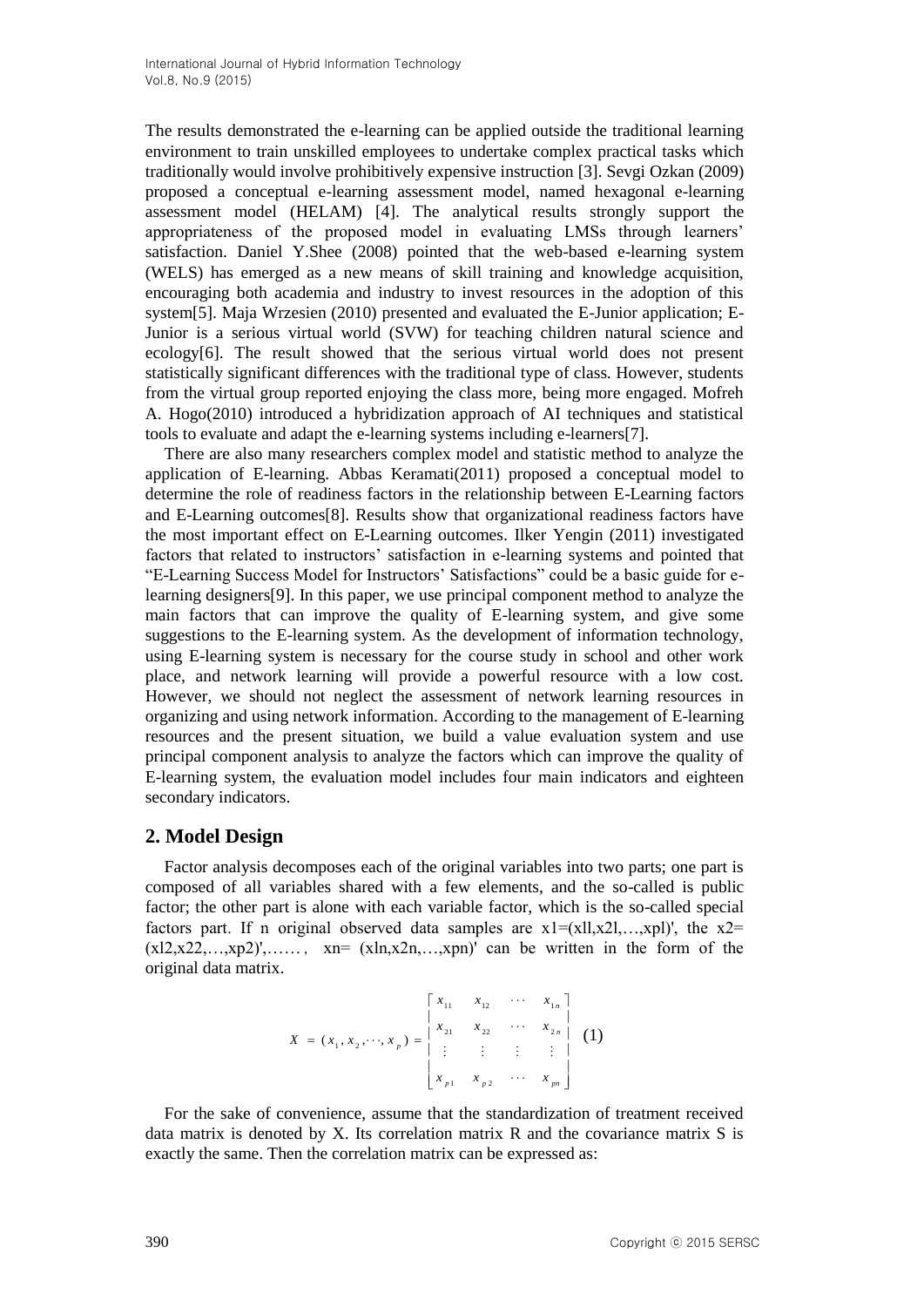$$
R = X \cdot X' \quad (2)
$$

R characteristic equation of a matrix is  $|R-\lambda|$ , assuming that their p eigenvalues satisfy the following relations:  $\lambda 1 > \lambda 2 > ... > \lambda$ ip $\geq 0$ , the eigenvectors corresponding is U1,U2,…,Up, and each feature vector as a column vector of matrix:

$$
U = [U_1, U_2, \cdots, U_p] = \begin{bmatrix} U_{11} & U_{12} & \cdots & U_{1n} \\ U_{21} & U_{22} & \cdots & U_{2n} \\ \vdots & \vdots & \vdots & \vdots \\ U_{p1} & U_{p2} & \cdots & U_{pn} \end{bmatrix}
$$
 (3)

Let F=U'X, then the above formula becomes:

$$
FF' = \Lambda = \begin{bmatrix} \lambda_{11} & 0 \\ \lambda_{22} & \cdot \\ \cdot & \cdot \\ 0 & \lambda_{pq} \end{bmatrix} \tag{4}
$$

After the simplification, we obtain:

$$
F = [U'x_1, U'x_2, \cdots, U'x_n] \quad (5)
$$

The Fa=U'Xa  $(\alpha=1, 2, ..., n)$ , and every Fa can be considered as sample observation value of main factor, which can be written as:

$$
F_a = \begin{bmatrix} f_{1a}, f_{2a}, \cdots, f_{pa} \end{bmatrix} \quad (6)
$$

In the factor analysis, we usually only use the m  $(m < P)$  as main factor, namely according to variables that are associated with the selected first factor  $f_1$ . After selected M, we divide U matrix into two parts. Because  $Fa = U'Xa$ , then we can get  $Xa = UFa$ .

$$
X_{a} = \begin{bmatrix} U_1, \cdots, U_m, U_{m+1}, \cdots, U_p \end{bmatrix} \cdot \begin{bmatrix} f_{1a} \\ \vdots \\ f_{pa} \end{bmatrix}
$$
 (7)

One of the coefficient matrix of main factors is  $U(1)$ , which is called the loading matrix of factors. Due to the characteristics of vector Ui, it is typically representation by unit vector, so it needs to be normalized, i.e.

$$
a_{ij} = U_{ij} \sqrt{\lambda_i} \quad (8)
$$

Therefore, the factor loading matrix can be shown as:

$$
A = (a_{ij}) = \begin{bmatrix} U_{11} \sqrt{\lambda_1} & U_{12} \sqrt{\lambda_2} & \cdots & U_{1m} \sqrt{\lambda_m} \\ U_{21} \sqrt{\lambda_1} & U_{22} \sqrt{\lambda_2} & \cdots & U_{1m} \sqrt{\lambda_m} \\ \vdots & \vdots & \vdots & \vdots \\ U_{p1} \sqrt{\lambda_1} & U_{p2} \sqrt{\lambda_2} & \cdots & U_{pm} \sqrt{\lambda_m} \end{bmatrix}
$$
(9)

R characteristic equation of a matrix is  $R^2 \times X^2$ . (2)<br>
R characteristic equation of a matrix is  $R^2 \lambda_2$  assuming that their p eigenvalues<br>
statisty the following relations:  $\lambda_1 > 2, 2 \cdots > \lambda_1 > \lambda_1 > 2, 2 \cdots > \lambda_p \geq 0$ From the above analysis, factor analysis and principal component analysis are very different. Principal component analysis of main component is expressed as linear combinations of original variable, but factor analysis is the original observation variables, which are expressed as a linear combination of the public factor. Principal component analysis number m and the original P are equal. It is a set of related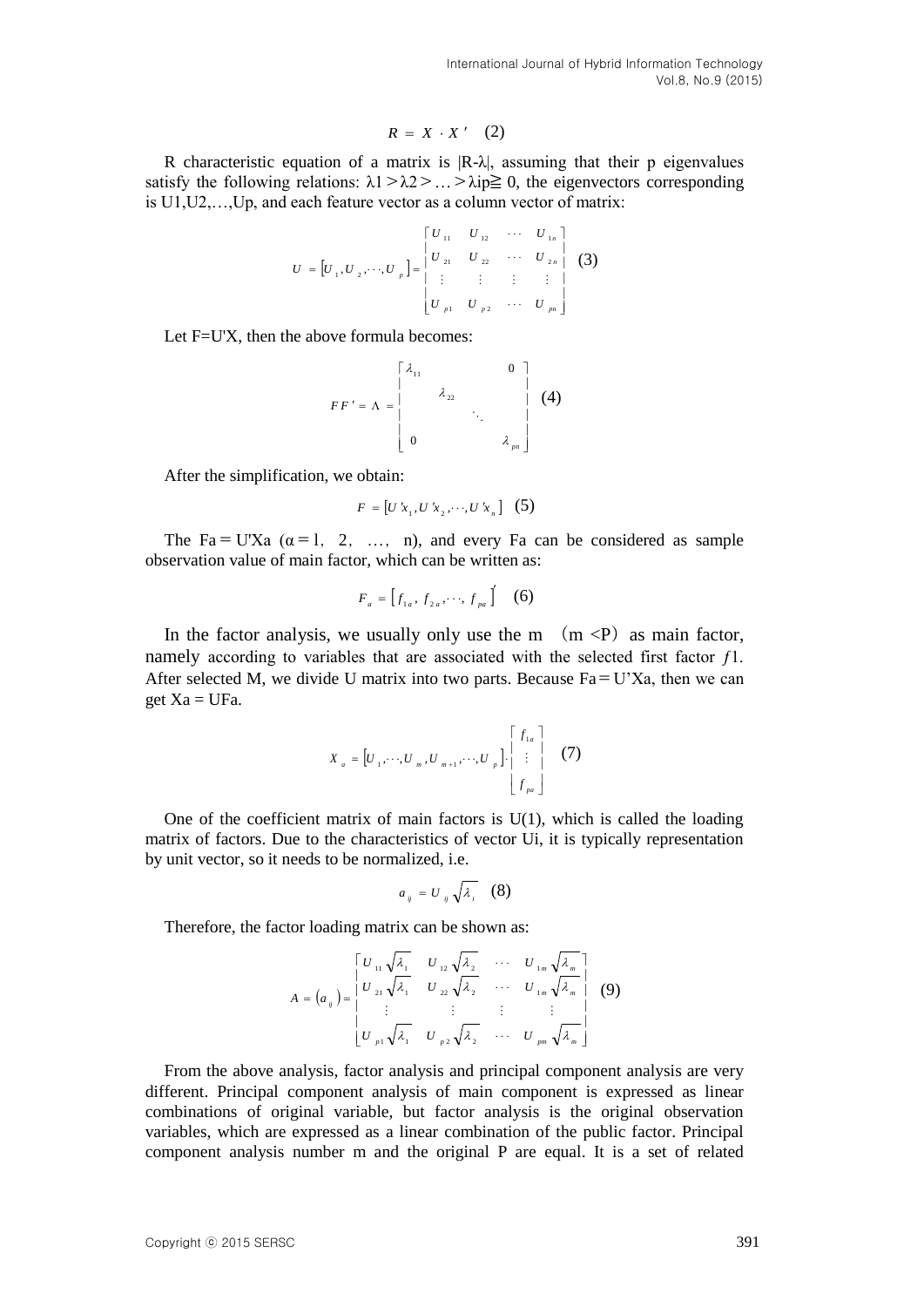variables, which are transformed into a set of independent variables. The purpose of factor analysis is to make the public factor number. m is smaller than the original variables p, so as to construct a simple model. In the principal component analysis, effect of the original observation variables on a principal component is determined by the main constituents of the corresponding feature vectors, and the original observation variables in a main factor of the load in the factor analysis are determined by the corresponding feature vectors.

# **3. Empirical Analysis**

### **3.1. The Design of Evaluation Index**

In this paper, we determine the dimensions of evaluation index according to the literature research, which refers to perceived quality dimensions of network learning resources. There are four one class indexes as "Organizational structure", "The quality of content", "Technical means" and "Educational function. The organizational structure includes four two level indexed as the integrity of resource, rationality of design, nonlinear structure, and searchable convenience. Organizational structure of network learning mainly refers to the organization of resources, such as whether the proper use of multimedia resources in different ways to present, resources organization structure is reasonable. For learners, good resources can improve the learning interest and learning efficiency of learners, and improve their satisfaction of resources. Mention of education resource construction technical specification, evaluation of educational resources should be considered in the artistic resources, this is mainly targeted at multimedia material, the technique of expression of the diversity, vivid plots, and the composition of the rationality and flexibility of the picture. Evaluation of other relevant cyber source form basically requires a beauty, clarity. According to the above evaluation on resources, according to the evaluation from four aspects of network learning resources in this study: aesthetics, namely resources show good effect, such as color, font design appropriate; diversity, namely resources forms, the use of text, graphics, images, audio, video, animation and other forms of media; rationality, resource structure, interface layout is reasonable; the degree of recognition, namely resource format used properly, to achieve a good visual effect.

The quality of content has five two level indexes as "targeted", "objectivity", "accuracy", "scientific", "timeliness" and "systemic". The network learning resources is to distance learners and its content, the level of quality will directly influence the learners' satisfaction. Education resource evaluation should consider the education and science resources. The integration of educational resources of education, whether it's physical and mental development of students play a positive role in promoting, is in accordance with the syllabus and curriculum standards, whether it is conducive to stimulate students' learning motivation, improve the learning interest of the students; science refers to the integration of resources are objective, scientific, intellectual resources provided is relatively strong, can provide reference for the daily teaching activities, if there are typos and scientific ambiguity errors. Evaluation on the network education resources both at home and abroad mainly in the following points: resources are in line with the actual needs of learners, the main object is who, utility; the scope of resource is a comprehensive and extensive; resources correctly and objectively, is reliable and credible; resources are frequently updated.

Technical means has five two level indexes as "navigation intelligence", "advanced technology", "maintainability of learning", "access to high-speed" and "educational function" .The security and stability of network learning resources for learners to create a good online learning environment, improve the learning efficiency, to meet the needs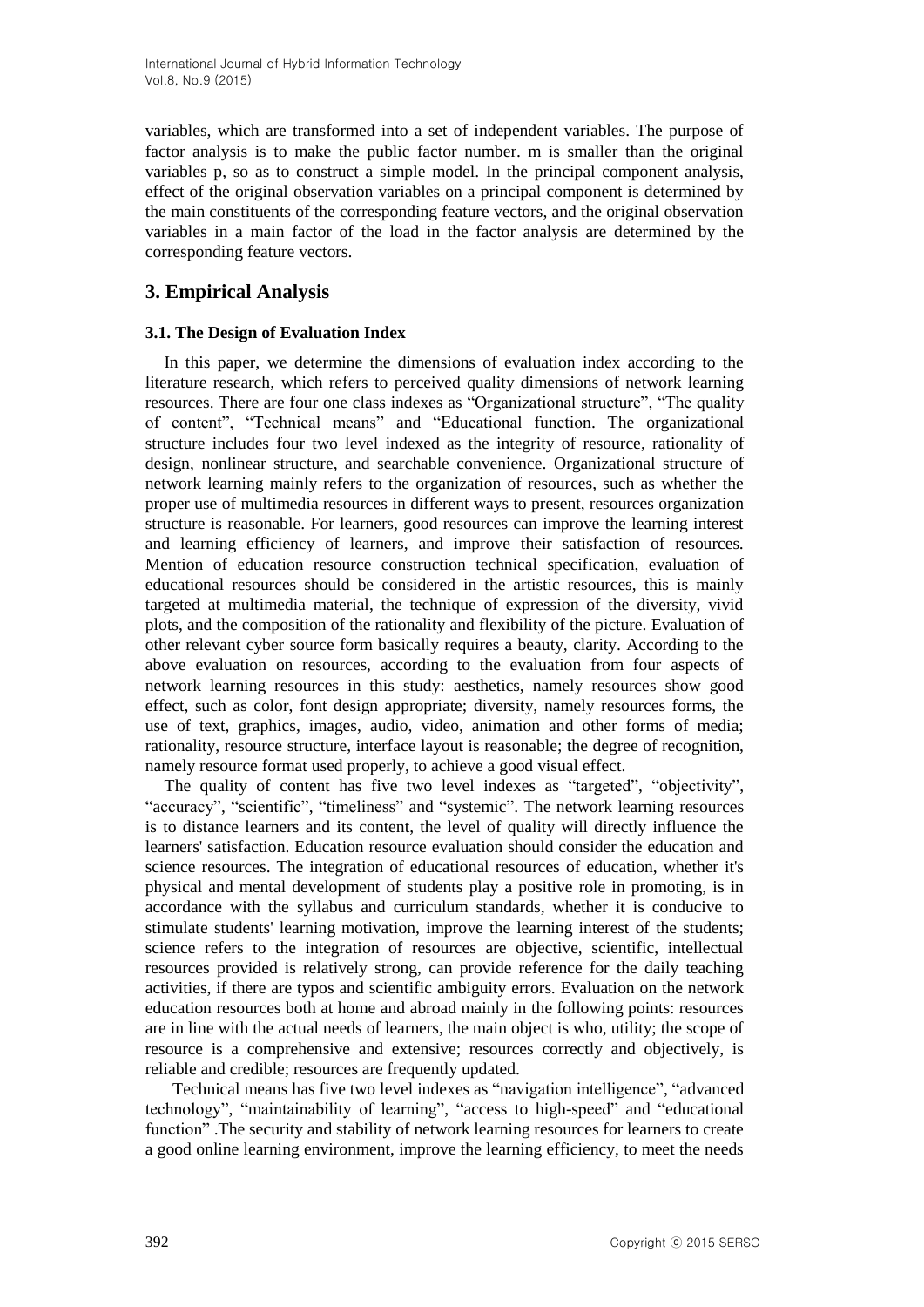of distance learners. Educational function has four two level indexes as "meet the training needs of degree", "consistent with the discipline", "academic reference value" and "easy acceptance of knowledge". All variables can be shown in table 1.

| Variables                            | Secondary variables               | Code           |
|--------------------------------------|-----------------------------------|----------------|
|                                      | Rationality of design             | X1             |
| Organizational structure             | The integrity of resource         | X <sub>2</sub> |
| $\alpha$ 1                           | Searchable convenience            | X3             |
|                                      | Nonlinear structure               | X4             |
| The quality of content<br>$\alpha$ 2 | Accuracy                          | X <sub>5</sub> |
|                                      | Targeted                          | X <sub>6</sub> |
|                                      | Objectivity                       | X7             |
|                                      | Timeliness                        | X8             |
|                                      | Systemic                          | X9             |
|                                      | Scientific                        | X10            |
| Technical means $\alpha$ 3           | Intelligent navigation            | X11            |
|                                      | Advanced technology               | X12            |
|                                      | Maintainability of learning       | X13            |
|                                      | Access to high-speed              | X14            |
| Educational function $\alpha$ 4      | Meet the training needs of degree | X16            |
|                                      | Consistent with the discipline    | X15            |
|                                      | Academic reference value          | X17            |
|                                      | Easy acceptance of knowledge      | X18            |

### **Table 1: The Main Variables**

### **3.2. Reliability Analysis**

The reliability of the questionnaire is the reliability of the questionnaire; the reliability analysis is analyzed by using the same method on the same object of investigation results when measuring the degree of consistency. This study used a clone of Bach the most common Cronbach's alpha internal consistency reliability coefficient of the questionnaire. Using SPSS statistical software for reliability analysis, we can get the coefficient alpha coefficient of the questionnaire and the overall evaluation of each level index, as shown in Table 2. The following table control evaluation criteria, the display mode fit of belonging to a good level, therefore, the evaluation model is a consistent with empirical data models, the overall construct validity is high, can carry on the factor analysis.

| Factor     | Secondary<br>index | corrected item-<br>total<br>correlation | Cronbach's<br>Alpha if item<br>deleted | Cronbach 's<br>Alpha |
|------------|--------------------|-----------------------------------------|----------------------------------------|----------------------|
| $\alpha$ 1 | X1                 | 0.8721                                  | 0.8769                                 |                      |
|            | X <sub>2</sub>     | 0.7491                                  | 0.8242                                 | 0.8951               |
|            | X <sub>3</sub>     | 0.7046                                  | 0.7894                                 |                      |
|            | X4                 | 0.6583                                  | 0.7216                                 |                      |
| $\alpha$ 2 | X <sub>5</sub>     | 0.7963                                  | 0.8452                                 |                      |
|            | X6                 | 0.7802                                  | 0.8457                                 | 0.8235               |
|            | X7                 | 0.6278                                  | 0.6832                                 |                      |
|            | X8                 | 0.6726                                  | 0.7153                                 |                      |

### **Table 2: Reliability Analysis**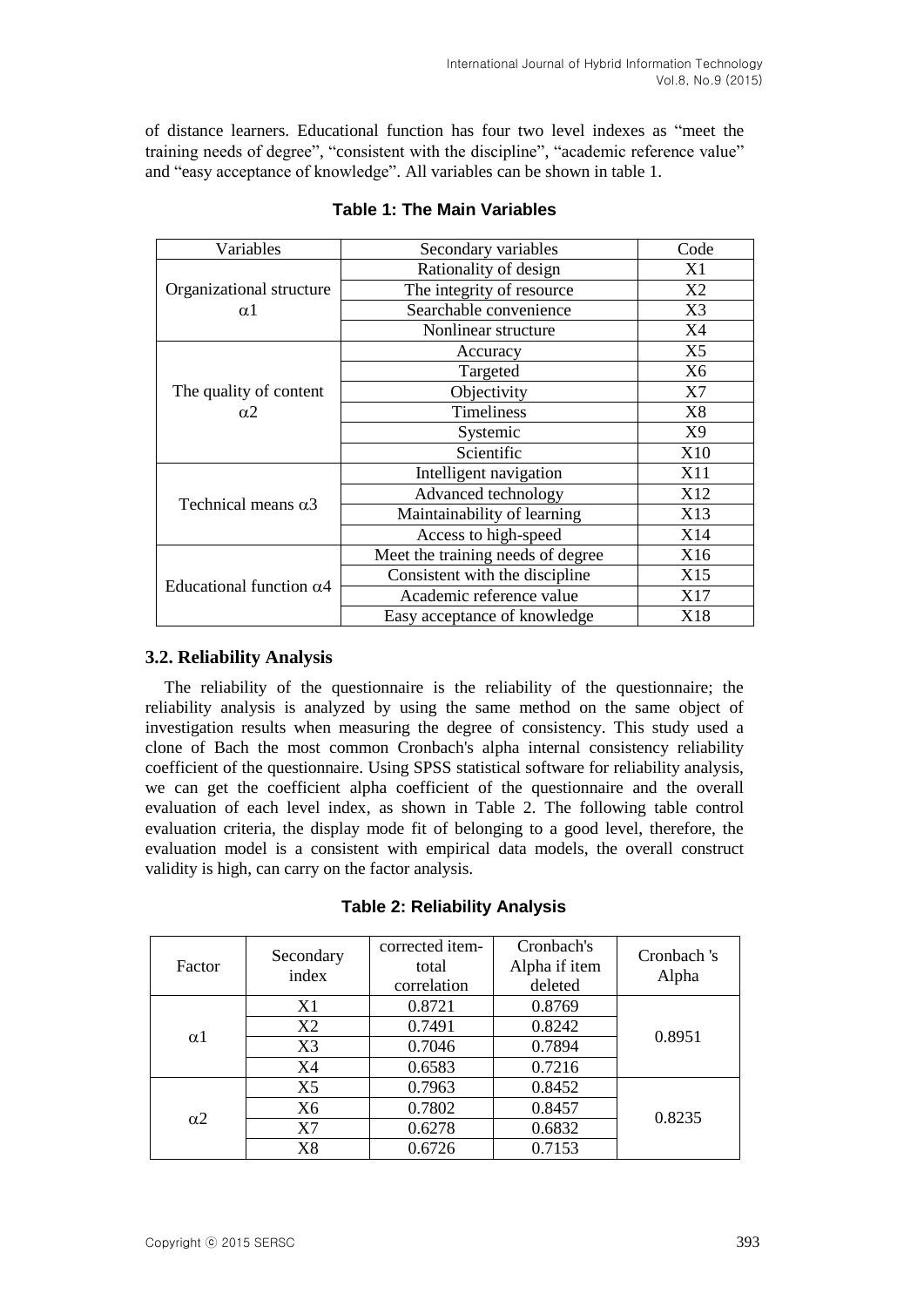|            | X <sub>9</sub>  | 0.7423 | 0.8242 |        |
|------------|-----------------|--------|--------|--------|
|            | X10             | 0.7138 | 0.7560 |        |
| $\alpha$ 3 | X11             | 0.7642 | 0.8101 |        |
|            | X <sub>12</sub> | 0.7856 | 0.8483 | 0.8028 |
|            | X13             | 0.6652 | 0.7013 |        |
|            | X14             | 0.6863 | 0.7382 |        |
| $\alpha$ 4 | X15             | 0.7842 | 0.8528 |        |
|            | X16             | 0.6763 | 0.7583 | 0.7945 |
|            | X17             | 0.7542 | 0.7369 |        |
|            | X18             | 0.6214 | 0.6833 |        |

### **3.3. Validity Analysis**

It is a complex system to build the assessment of network learning resources. According to the mode of operation and management tools, we conclude four indicators which affect the valuation of network learning resources. The four indicators are organizational structure, the quality of content, technology, teaching functions. According to these four indicators, we analyze 18 secondary indicators which are consistent with the main four indicators. In order to analyze and process the data of questionnaire, we use factor analysis. Index data of the processing methods of questionnaire contain extraction, rotating, and simplify the analysis, so we can find index system to reflect the value of network learning resources. The statistical tool for data processing is the software of SPSS19.0. We distribute 600 copies of the questionnaires, and there are 564 valid questionnaires, which has reached 94%.First, we using KMO test and Bartlett test to determine whether the data is suitable for factor analysis or not, as showed in table 3. The result shows that the test value of KMO is 0.737, and p value of Bartlett test is less than 0.05, which illustrates that the data of the network learning resources is suitable for factor analysis.

In order to ensure the effectiveness of the model evaluation and hypothesis test, it is necessary to test reliability of variables. First of all, we use the whole measurement identifies to examine whether the measurement identity in load factor is less than 0.4. If it is less than 0.4, we need to remove it. The result of load parameter was shown as table 4. After the standardized processing of factor loading, we find the load is between 0.609 and 0.871; which means credibility of measurement scale is relatively high. So the index system has good internal consistency and reliability, and it is suitable to divide valuation system of network learning resources into organizational structure, the quality of content, technical means, educational function. According to the result, we find that the integrity of resource is the most important factor in organizational structure; also the rationality of design should be taken in to consideration as well. And we can find that the targeted and objective content is more important for most people, so that E-learning system should pay more attention to the content targeting, the keywords and search queries maybe the most useful method to solve this problem. Also, the most important thing to E-learning function is to help consumer meeting the training needs. So that, E-learning system should add more training process about actual operation.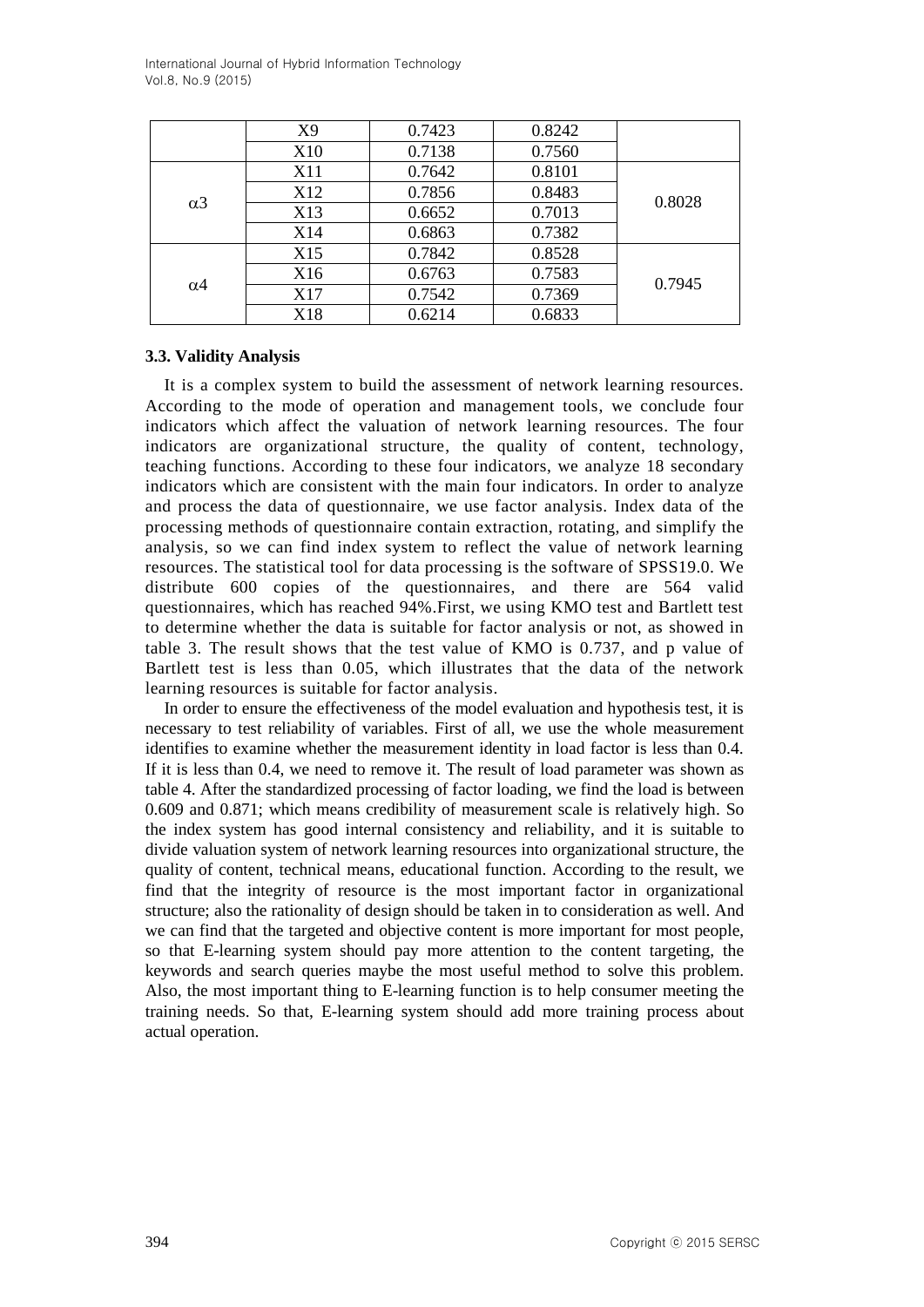| Kaiser-Meyer-Olkin |                        | 1.727  |
|--------------------|------------------------|--------|
| Bartlett test      | Approximate chi-square | 51.304 |
|                    |                        |        |
|                    |                        | ገበር    |

### **Table 3: The Result of KMO Statistical Test and Bartlett Test**

# **Table 4: Estimation Results of Load Parameter on Measurement System**

Level indicators Secondary indicators  $\begin{bmatrix} \text{Factor} \\ \text{vector} \end{bmatrix}$ ractor Symbol Organizational structure The integrity of resource 0.871 X2 Rationality of design  $\vert$  0.833  $\vert$  X1 Nonlinear structure  $\begin{array}{|c|c|c|c|c|} \hline 0.792 & & \text{X4} \ \hline \end{array}$ Searchable convenience 0.785 X3 The quality of content Targeted  $0.822$  X6 Objectivity 0.813 X7 Accuracy 0.789 X5 Scientific  $0.771$   $\times 10$ Timeliness 1 0.687 X8 Systemic  $0.651$  X9 Technical means Navigation intelligence 0.811 X11 Advanced technology  $\boxed{0.717}$   $\boxed{X12}$ Maintainability of  $\begin{array}{c|c}\n\text{learning} & 0.633 \\
\text{learning} & \end{array}$  X13 Access to high-speed  $\vert$  0.621  $\vert$  X14 Educational function Meet the training needs  $\vert$  0.773  $\vert$  X16 Consistent with discipline  $0.697$  X15 Academic reference  $\begin{array}{c|c}\n\text{value} \\
\text{value}\n\end{array}$  0.631  $\begin{array}{|c|c|}\n\text{X17}\n\end{array}$ Easy accept  $\begin{array}{|c|c|c|c|c|} \hline \text{0.609} & & \text{X18} \ \hline \end{array}$ 

### **Factors**

### **3.4. Result and Discussion**

In this paper, we analyze the influencing factors of the evaluation model by combining with related literature, then make customer satisfaction evaluation index based on the network learning resources. And test the reliability, validity of the evaluation index through the learning satisfaction questionnaire, and make further changes, and finally get the final evaluation index based on the revised index weight calculation. According to the result, we find that the integrity of resource is the most important factor in organizational structure; also the rationality of design should be taken in to consideration as well. And we can find that the targeted and objective content is more important for most people, so that E-learning system should pay more attention to the content targeting, the keywords and search queries maybe the most useful method to solve this problem. Also, the most important thing to E-learning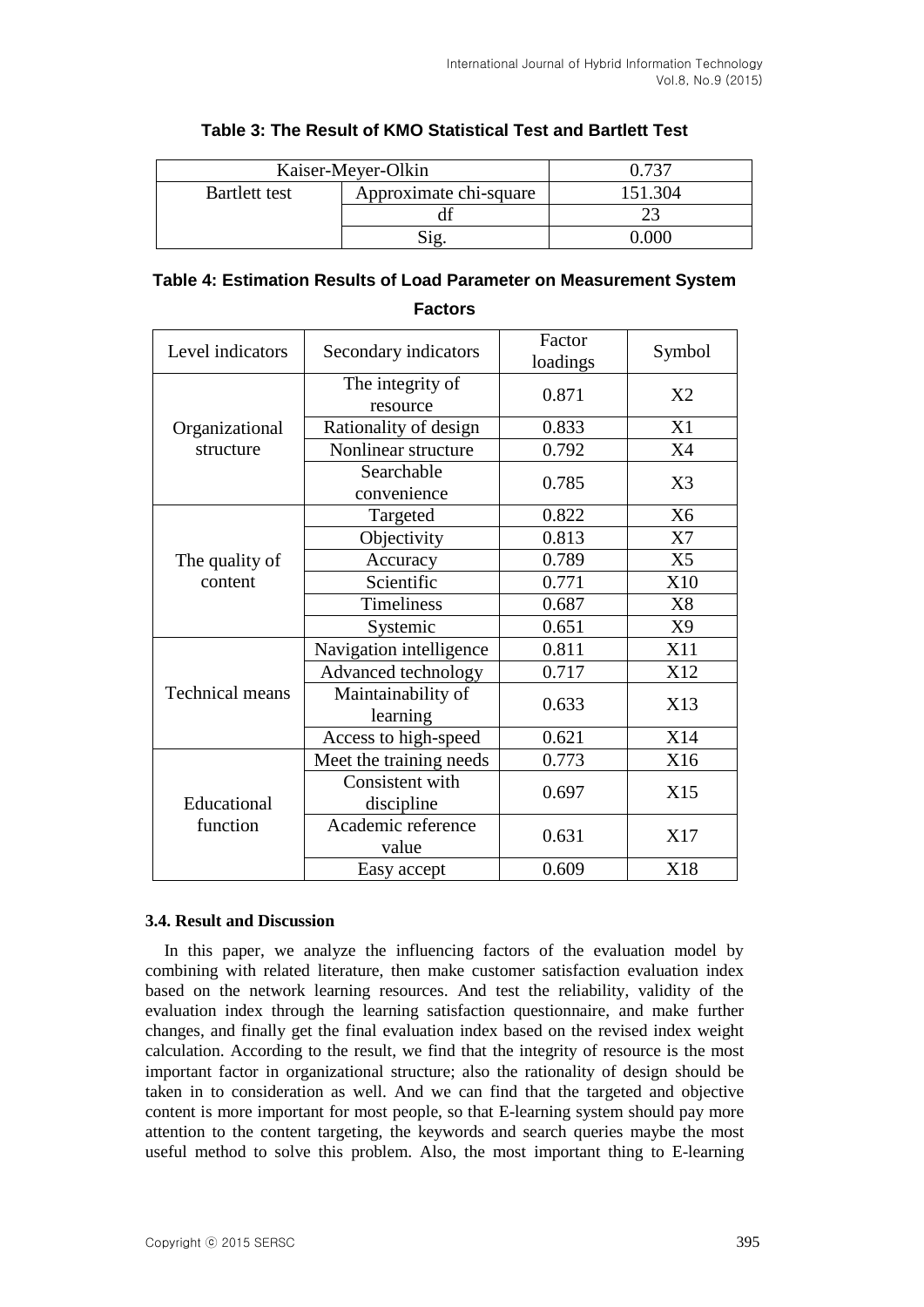function is to help consumer meeting the training needs. So that, E-learning system should add more training process about actual operation.

However, this research also has many deficiencies, mainly in the following two aspects: One limitation is the sample selection. Due to the large number of distance learning, distributed in all walks of life, sampling investigation is very difficult to do. Using the survey method in this study is the network questionnaire survey, the sample is restricted to a certain extent, the representative of the sample is not ideal, and the data obtained from the test of reliability and validity of the results did not reach the ideal level. Another is the index system is not perfect, the evaluation model established in this study is mainly considered the learners' expectation and perceived quality on two dimensions, but there are many factors affecting the learning satisfaction of network resources, such as learning style, learning motivation. In addition, due to the author's own level and the limited research time, evaluation index model refinement remains to be perfect.

### **4. Conclusion and Suggestion**

In conclusions, the value of E-learning resources is mainly affected by organizational structure, the quality of content, technical means and educational functions. Therefore, in order to increase the value and utilization of the network learning resources, it is necessary to cover the wide range of disciplines, covering the professional quality of core courses, and tend to improve the quality management of online learning resources. In addition, we need to enhance the education function of learning resources, enhance its richness, adaptability, innovation and application, in order to meet the learners' needs about knowledge construction, and meet the needs of personnel training in enterprises. Meanwhile, in order to optimize the organizational structure of the learning resources, we need to use the advanced information technology and modern means of educational technology, achieve the sharing of knowledge, and improve the status of the network learning platform in the system of lifelong education, and provide support and services for universities and learners in enterprises.

Depending on analysis, we find that online learning has some advantages. It can provide the best teaching methods of education resources; staffs can really enjoy the most excellent teachers' service, and provide the completed teaching team. In network classes, whenever and wherever possible, staffs can attend the network classrooms. But there are still some problems, for example, many staffs find it difficult to operate resources on line, and cannot choose the suitable curriculum schedules; some teachers find if there are too many people online, they cannot answer questions in time. Also courseware quality is greatly affected by the network environment; staffs mainly rely on text to communicate and lack of interaction. These imperfections need to be considered, and should be solved in the future. Based on the analysis and summary, we put forward the following suggestions on the construction and development of network learning from three aspects as resource operation, technology and content,

### **4.1. Constructing Efficient Resource, Improve the Operation Quality of Resources**

Survey results show that the network learning although made great efforts in resource operation, also has obtained the certain result, but the network learning resources did not get effective use of resources, their ease of use and convenience of the satisfaction degree is low, the construction of resource operation need to be further strengthened. In order to improve the learning satisfaction, it is necessary to improve the operation quality resources, on the basis of the construction of truly meet the needs of staff's resources. First of all, the network learning to provide rich resources, which is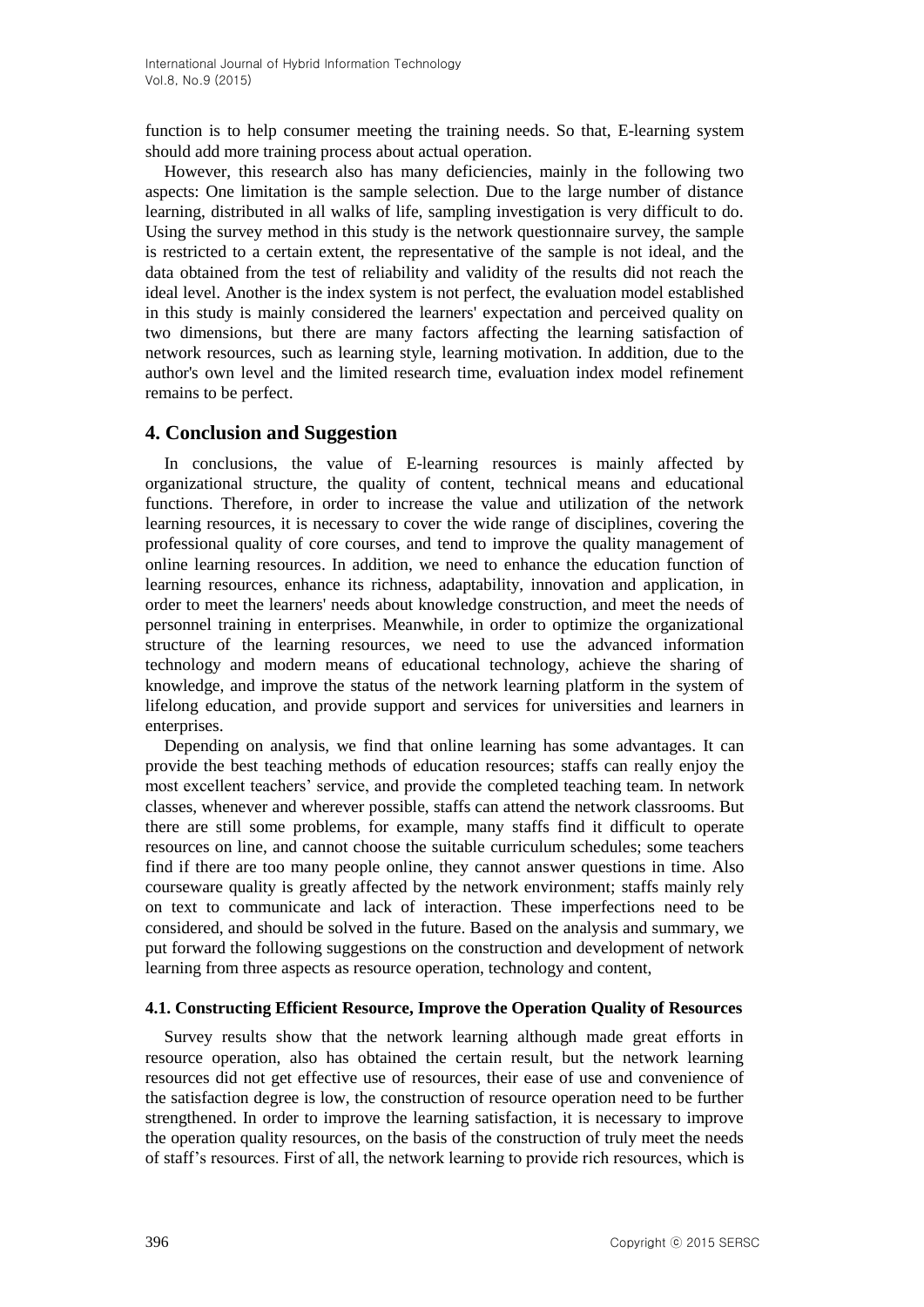an important prerequisite for the exchange of staffs and the feedback of resources? There are abundant resources, staffs will use the center of learning resources, will produce the evaluation of resources, then the communication and feedback; secondly, the network learning to provide navigation links and convenient for staffs, let the staffs learn simple and efficient use of resources; third, to improve the construction of network learning feedback, timely reply to staff feedback, put forward a topic, to improve the v to participate in the exchange of interests, which not only helps to promote staffs' learning, but also to improve resources are of great help.

#### **4.2. Strengthen the Construction Technology, Improve Resource Quality**

Network learning has been improved in the construction of resources, and set up technical support. But the survey data shows, staffs of the resources quality satisfaction is not very high, therefore, the network learning also needs to make further efforts in resource technology. Has a great influence on the safety, stability and compatibility of the satisfaction of resources for staffs learning needs, the network from the three aspects strengthens the construction of resources. First of all, the technical staff on a regular basis to participate in the resources construction of training and assessment improves the resource construction of related personnel and maintenance skills, at the same time on a regular basis of existing resources for testing, to ensure security and stability in resources. Secondly, in strict accordance with the development and construction of various types of resources, technical specifications, improve resource compatibility, and continue to solve the staffs through the digital TV or other handheld terminal access to resources, so that staffs can be able to properly use the resources in different network environments.

#### **4.3. Augment Innovation Advantage, Improve Effectiveness and Satisfaction**

According to the results of the survey, staffs of the content of the resource quality of most concern, relatively high satisfaction of resources quality in general, but specific to the content quality of each index satisfaction degree is high, the staffs' effectiveness of resources and the low satisfaction, sample test also showed that the staffs of these two indicators of the actual experience and use of resources to the expectations gap. The quality of staff resource content are most concerned about, is the impact of staff satisfaction is the most important dimension. Network learning needs of staffs from the lower satisfaction to improve the timeliness and resources two aspects, improve resource content quality, to improve the staffs' satisfaction. First, the network learning need to understand the characteristics and needs of the staffs, according to the characteristics of staffs and the needs of different scientific classification of resources, and provide a rich and unique learning resources in each category of resources, to meet the individual needs of staffs. Second, the network learning should continue to explore the resources integration strategy, methods and sources, the content has been continuously enriched and updated in a timely manner.

### **Acknowledgements**

We are grateful to the editors and anonymous reviewers for their valuable comments on this paper. The work of this paper is supported by colleges' outstanding young talent support program in Anhui Province (Grant No.2014SQR03)